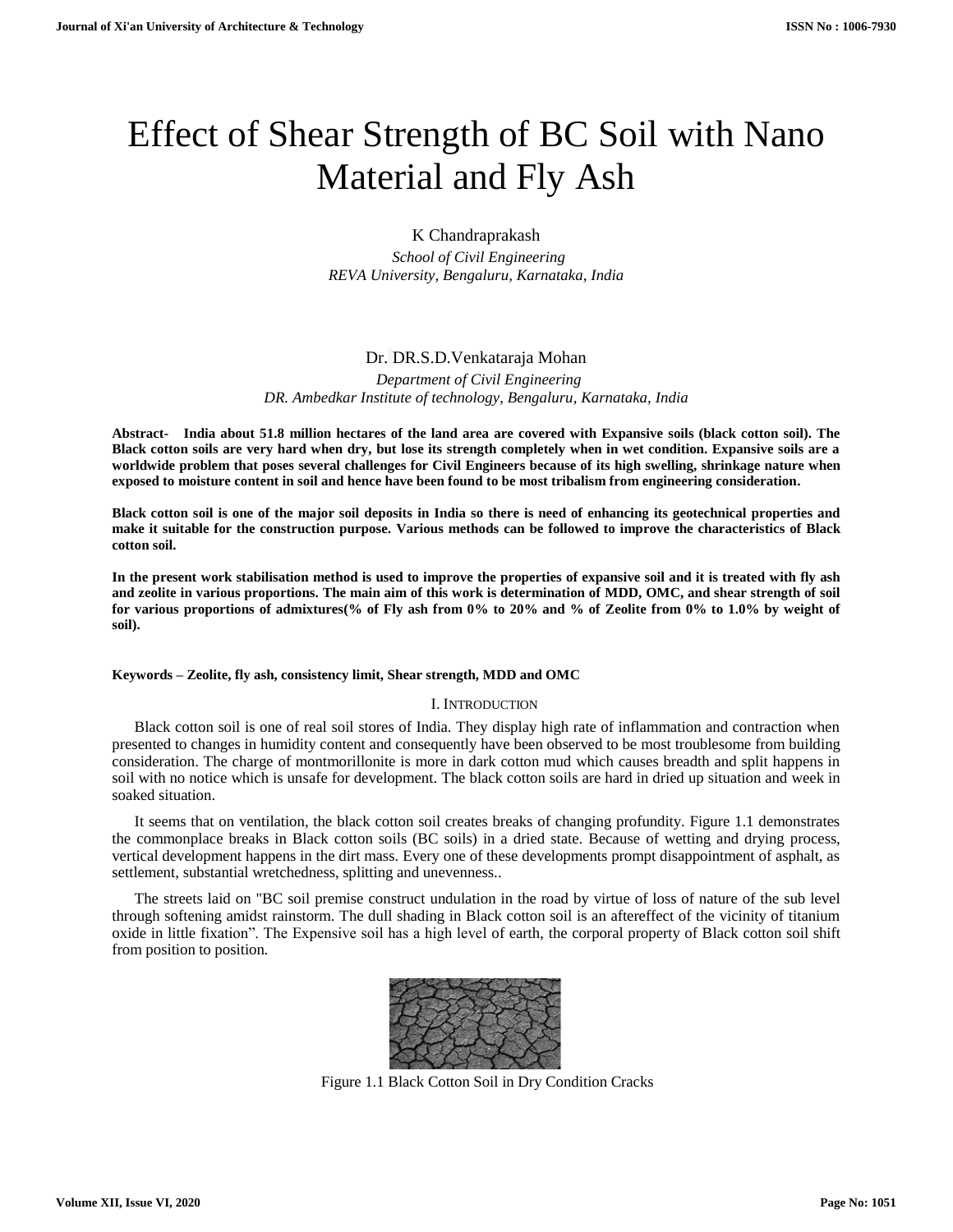## II. MATERIALS AND METHODOLOGY

### *2.1 Introduction –*

A brief description of the experimental procedures adopted in this investigation and the methodology adopted during the course of study are briefly presented.



III. RESULTS AND DISCUSSION

| SNo            | Laboratory           | <b>Result</b> | <b>Relevant IS</b>  |
|----------------|----------------------|---------------|---------------------|
|                | <b>Test</b>          |               | codes               |
| $\mathbf{1}$   | Water content        | 8.4%          | <b>IS 2720 Part</b> |
|                | (w)                  |               | П                   |
| $\overline{2}$ | Specific gravity     | 2.45          | IS 2720 Part        |
|                | $\left( G\right)$    |               | IV                  |
| 3              | Liquid Limit         | 54.7%         | <b>IS 2720 Part</b> |
|                | (LL)                 |               |                     |
| $\overline{4}$ | <b>Plastic Limit</b> | 34.41%        | <b>IS 2720 Part</b> |
|                | (PL)                 |               | V                   |
| 5              | Shrinkage Limit      | 11.5%         | <b>IS 2720 Part</b> |
|                | (SL)                 |               |                     |
| 6              | Plasticity Index     | 22.43%        | <b>IS 2720 Part</b> |
|                | (PI)                 |               |                     |

| 7  | % of Gravel       | 0         | <b>IS 2720 Part</b> |
|----|-------------------|-----------|---------------------|
|    |                   |           | IV                  |
| 8  | % of Sand         | 34        | <b>IS 2720 Part</b> |
|    |                   |           | IV                  |
| 9  | % of Silt         | 17        | IS 2720 Part        |
|    |                   |           | IV                  |
| 10 | % of Clay         | 50        | <b>IS 2720 Part</b> |
|    |                   |           | IV                  |
| 11 | Organic Content   | 4.75      | <b>IS 2720 Part</b> |
|    |                   |           | <b>XXII</b>         |
| 12 | Free Swell Index  | 49%       | <b>IS 2720 Part</b> |
|    |                   |           | XI                  |
| 13 | IS classification | <b>CH</b> | <b>IS 2720 Part</b> |
|    | of soil           |           | IV                  |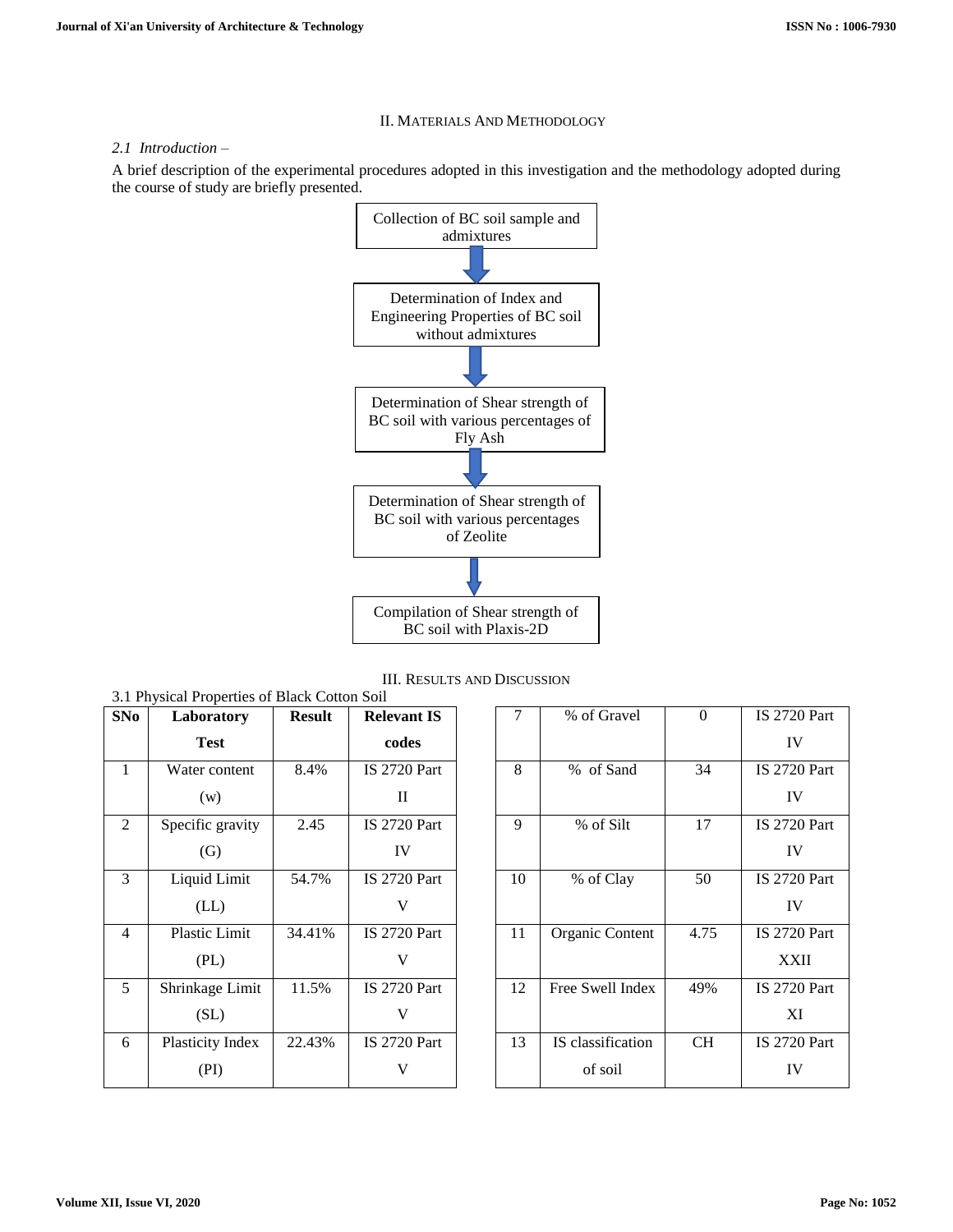| S.No          | Laboratory test                 | Result                 | Relevant IS codes      |
|---------------|---------------------------------|------------------------|------------------------|
|               | Optimum moisture content        | 19.4%                  | <b>IS-2720 PART 7</b>  |
| $\mathcal{D}$ | Maximum dry density             | $1.32$ g/cc            | <b>IS-2720 PART 7</b>  |
| 3             | CBR@2.5mm                       | 2.25                   | IS-2720 PART 16        |
|               | CBR @5mm                        | 2.16                   | IS-2720 PART 16        |
|               | Unconfined compression strength | 5.34 kN/m <sup>2</sup> | <b>IS-2720 PART 10</b> |

# 3.2 Geotechnical Properties of Black Cotton Soil

3.3 MDD And OMC Values of BC Soil with different percentage of Fly Ash

| S No           | % of FA added to | Maximum Dry  | $OMC$ $%$ |
|----------------|------------------|--------------|-----------|
|                | <b>BC</b> soil   | Density g/cc |           |
| 1              | 2%               | 1.428        | 24.61     |
| $\overline{c}$ | 4%               | 1.456        | 26.71     |
| 3              | 6%               | 1.471        | 25.7      |
| $\overline{4}$ | 8%               | 1.511        | 26.7      |
| 5              | 10%              | 1.541        | 24.65     |
| 6              | 12%              | 1.583        | 25.43     |
| 7              | 14%              | 1.621        | 23.45     |
| 8              | 16%              | 1.662        | 23.2      |
| 9              | 18%              | 1.723        | 22.4      |
| 10             | 20%              | 1.664        | 23.87     |

Figure 1.2 % of FA added to BC Soil vs Maximum Dry Density g/cc and OMC (%)

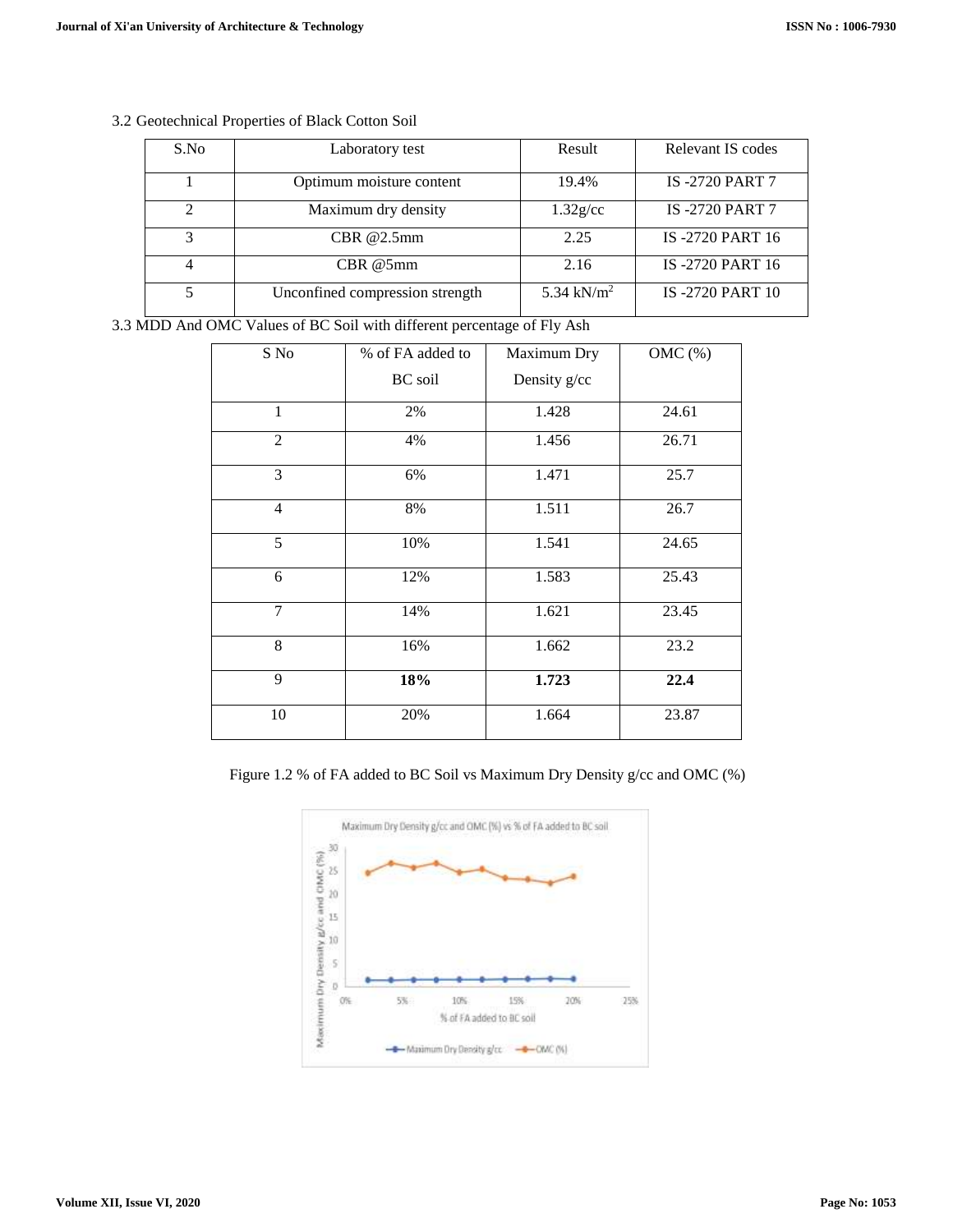| S No | % of FA added to | UCS value $(kN/m^2)$ | S No | % of FA added to | UCS value            |
|------|------------------|----------------------|------|------------------|----------------------|
|      | <b>BC</b> soil   |                      |      | <b>BC</b> soil   | (kN/m <sup>2</sup> ) |
|      | 2%               | 61.32                | 6    | 12%              | 73.4                 |
| 2    | 4%               | 63.54                |      | 14%              | 73.5                 |
| 3    | 6%               | 66.71                | 8    | 16%              | 78.95                |
| 4    | 8%               | 69.4                 | q    | 18%              | 81.34                |
|      | 10%              | 71.23                | 10   | 20%              | 76.75                |

## 3.4 UCC Values of BC Soil with Different Percentage of Fly Ash

# Figure 1.3 UCS  $(kN/m^2)$  vs % of FA added to BC soil



## 3.5 MDD And OMC Values of BC Soil with Different Percentage of Zeolite

| S No | % of Zeolite added to | <b>MDD</b> | <b>OMC</b> | S No | % of Zeolite added to | <b>MDD</b> | OMC   |
|------|-----------------------|------------|------------|------|-----------------------|------------|-------|
|      | <b>BC</b> soil        | (g/cc)     | $(\%)$     |      | <b>BC</b> soil        | (g/cc)     | (% )  |
|      |                       |            |            |      |                       |            |       |
|      | 0.1                   | 1.469      | 25.67      |      | 0.5                   | 1.45       | 25.7  |
| 2    | 0.2                   | 1.233      | 23.41      | 6    | 0.6                   | 1.59       | 25.71 |
| 3    | 0.3                   | 1.44       | 25.81      | ┑    | 0.7                   | 1.71       | 25.6  |
| 4    | 0.4                   | 1.34       | 25.35      | 8    | 0.8                   | 1.676      | 25.3  |

Figure 1.4 % of Zeolite added to BC Soil vs Maximum Dry Density g/cc and OMC (%)

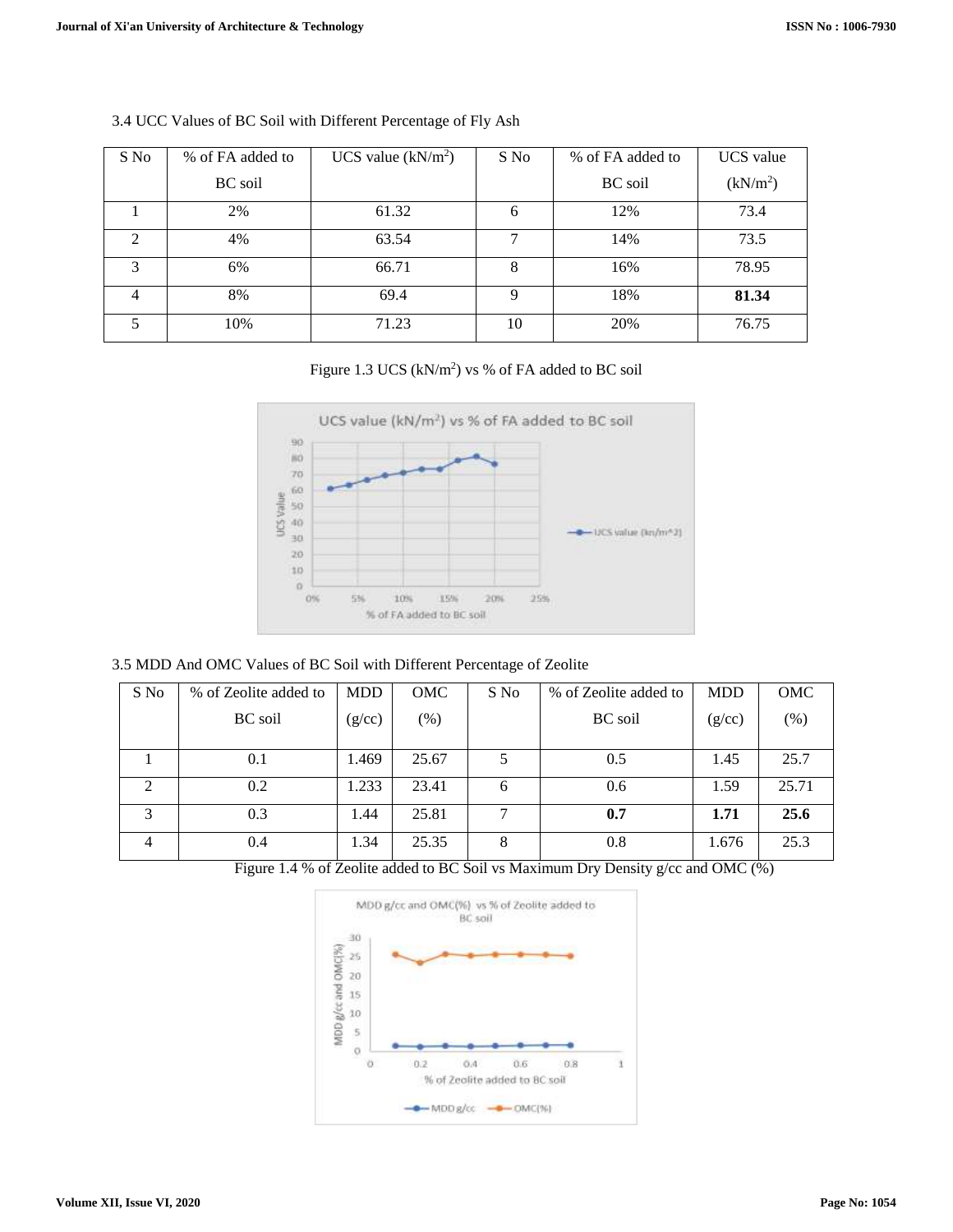| S No           | % of Zeolite added to | <b>UCS</b>        | S No | % of Zeolite added to | <b>UCS</b>        |
|----------------|-----------------------|-------------------|------|-----------------------|-------------------|
|                | <b>BC</b> soil        | kN/m <sup>2</sup> |      | <b>BC</b> soil        | kN/m <sup>2</sup> |
|                | 0.1                   | 61.9              | 5    | 0.5                   | 70.1              |
| $\mathfrak{D}$ | 0.2                   | 62.8              | 6    | 0.6                   | 72.34             |
| 3              | 0.3                   | 65.23             | ¬    | 0.7                   | 76.38             |
|                | 0.4                   | 68.12             | 8    | 0.8                   | 73.12             |

3.5 MDD And OMC Values of BC Soil for Different Percentage of Zeolite added

### Figure 1.5 UCS  $(kN/m^2)$  vs % of FA added to BC soil





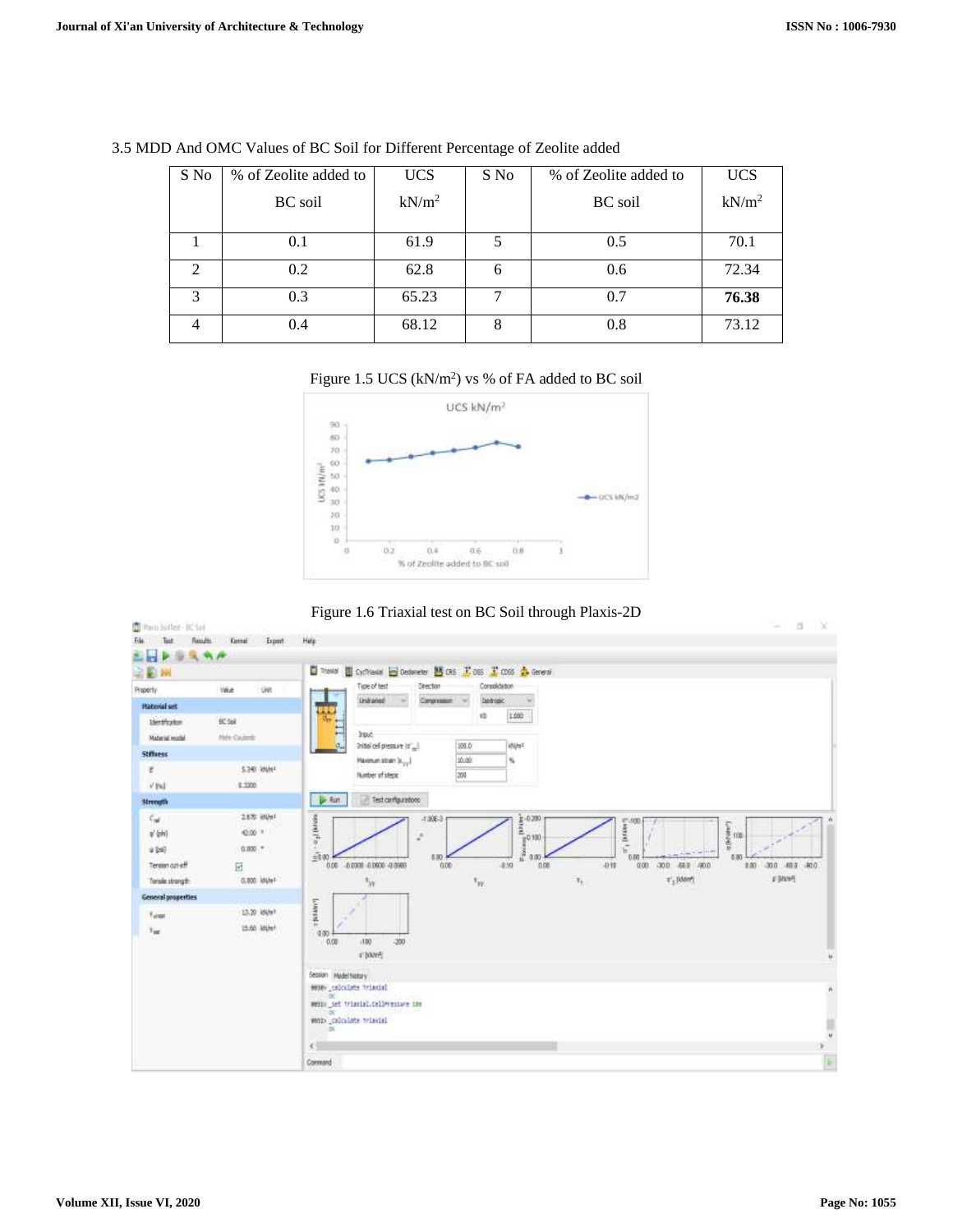Triaxial test were performed in Plaxis-2D which can gives the normal stress and shear stress amount, the stresses amount noted as  $100.1 \text{ kN/m}^2$  and  $0.324 \text{ kN/m}^2$ .



Figure 1.7 Triaxial test on BC Soil through Plaxis-2D

After adding 18% of Fly ash to the soil the triaxial test were performed in Plaxis-2D which gave the normal stress and shear stress amount, the stresses amount noted as  $101.8 \text{ kN/m}^2$  and  $4.606 \text{ kN/m}^2$ .



Figure 1.6 Triaxial test on BC Soil through Plaxis-2D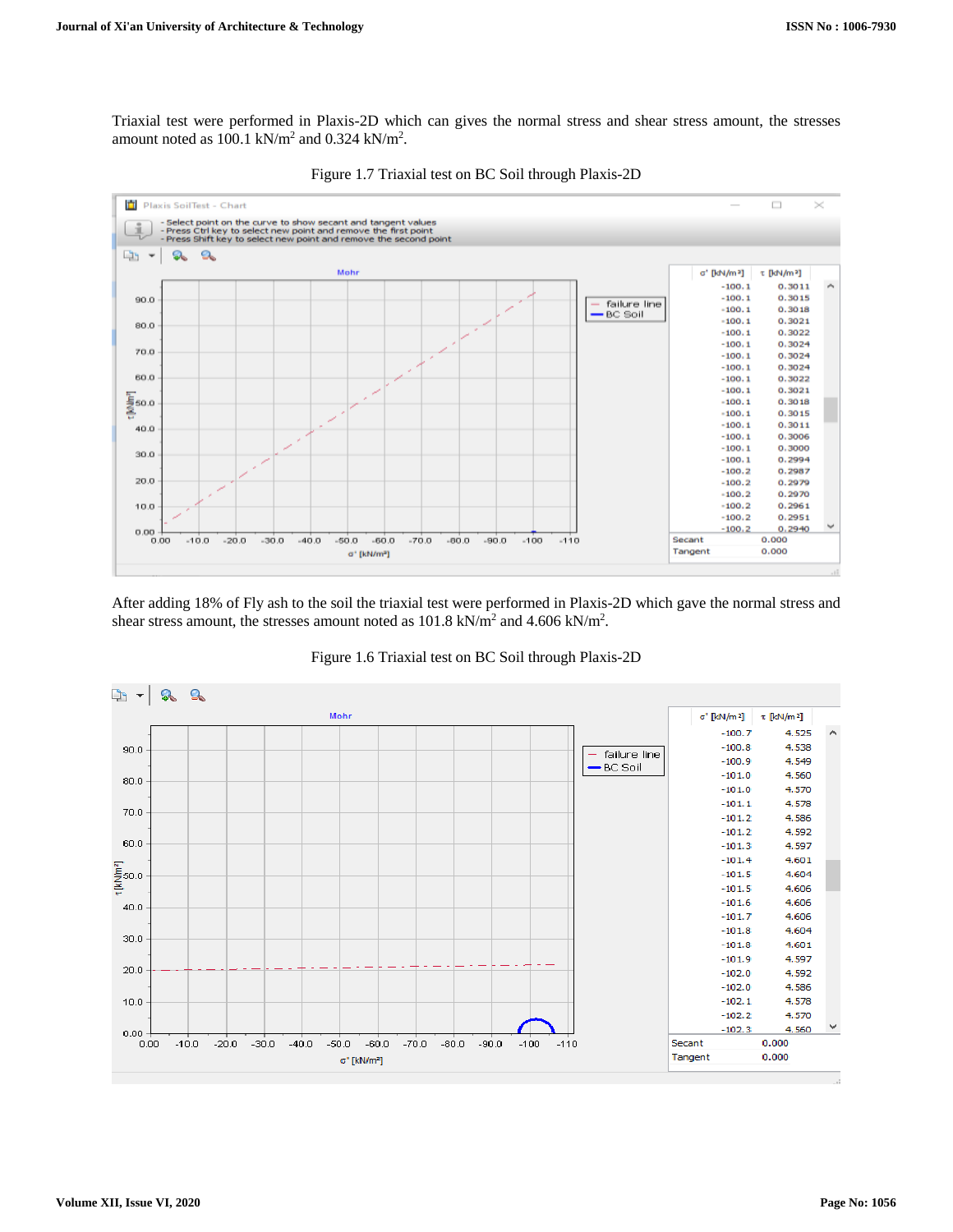After adding 18% of Fly ash to the soil the triaxial test were performed in Plaxis-2D which gave the normal stress and shear stress amount, the stresses amount noted as  $101.6 \text{ kN/m}^2$  and  $4.323 \text{ kN/m}^2$ .



#### Figure 1.6 Triaxial test on BC Soil through Plaxis-2D

#### IV. CONCLUSIONS

In compaction test at **18%** of Fly ash and at **0.7%** of Zeolite, the maximum dry density of BC soil achieved **1.723 g/cc and 1.69 g/cc** respectively. Before addition of admixture it was **1.48g/cc**. Hence hereby the dry density of soil got increased at **14.1%** and **12.42%** Optimum moisture Content 22.4% and 25.6% respectively. From the unconfined compression test without adding admixtures to the soil the stress value was obtained as **61.68 kN/m<sup>2</sup>** . At **18%** of Fly ash and at **0.7%** of Zeolite the compression value got increased by **24.17%** and **19.24%** respectively. Tri-axial test results were obtained from Plaxis-2D, based on this the shear strength of soil improved at optimum percentage of admixtures i.e., 18% of fly ash and 0.7% of Zeolite.

#### V. REFERENCE

- 1. Balasubramaniam, A. S., Bergado, D. T., Buensuceso Jr, B. Rand Yong, W. C. (1989). Strength and deformation Characteristics of lime-treated soft clays. Geotech. Eng.
- 2. [Gadzama, 2004](https://www.sciencedirect.com/science/article/pii/S0038080618302087#bb0075) Gadzama, E.W., 2004. Lateritic soil and other problems of soils of Africa: Properties of tropical black Clay/black cotton soil as Applied to Construction work. Unpublished Masters Dissertation Federal University of Technology Yola, Nigeria. [Google Scholar](https://scholar.google.com/scholar?q=Gadzama,%20E.W.,%202004.%20Lateritic%20soil%20and%20other%20problems%20of%20soils%20of%20Africa:%20Properties%20of%20tropical%20black%20Clayblack%20cotton%20soil%20as%20Applied%20to%20Construction%20work.%20Unpublished%20Masters%20Dissertation%20Federal%20University%20of%20Technology%20Yola,%20Nigeria.)
- 3. [Al-Mukhtar et al., 2012](https://www.sciencedirect.com/science/article/pii/S0038080618302087#bb0015) M. Al-Mukhtar, S. Khattab, J. Alcover Microstructure and geotechnical properties of lime-treated expansive clayey soil Eng. Geol., 139–140 (2012), pp. 17-27 [Article](https://www.sciencedirect.com/science/article/pii/S0013795212001433) [Download PDF](https://www.sciencedirect.com/science/article/pii/S0013795212001433/pdfft?md5=afaa8390f56f40c68edf4d685bf9fc6f&pid=1-s2.0-S0013795212001433-main.pdf) [View Record in](https://www.scopus.com/inward/record.url?eid=2-s2.0-84860822455&partnerID=10&rel=R3.0.0)  [Scopus](https://www.scopus.com/inward/record.url?eid=2-s2.0-84860822455&partnerID=10&rel=R3.0.0) [Google Scholar.](https://scholar.google.com/scholar_lookup?title=Microstructure%20and%20geotechnical%20properties%20of%20lime-treated%20expansive%20clayey%20soil&publication_year=2012&author=M.%20Al-Mukhtar&author=S.%20Khattab&author=J.%20Alcover)